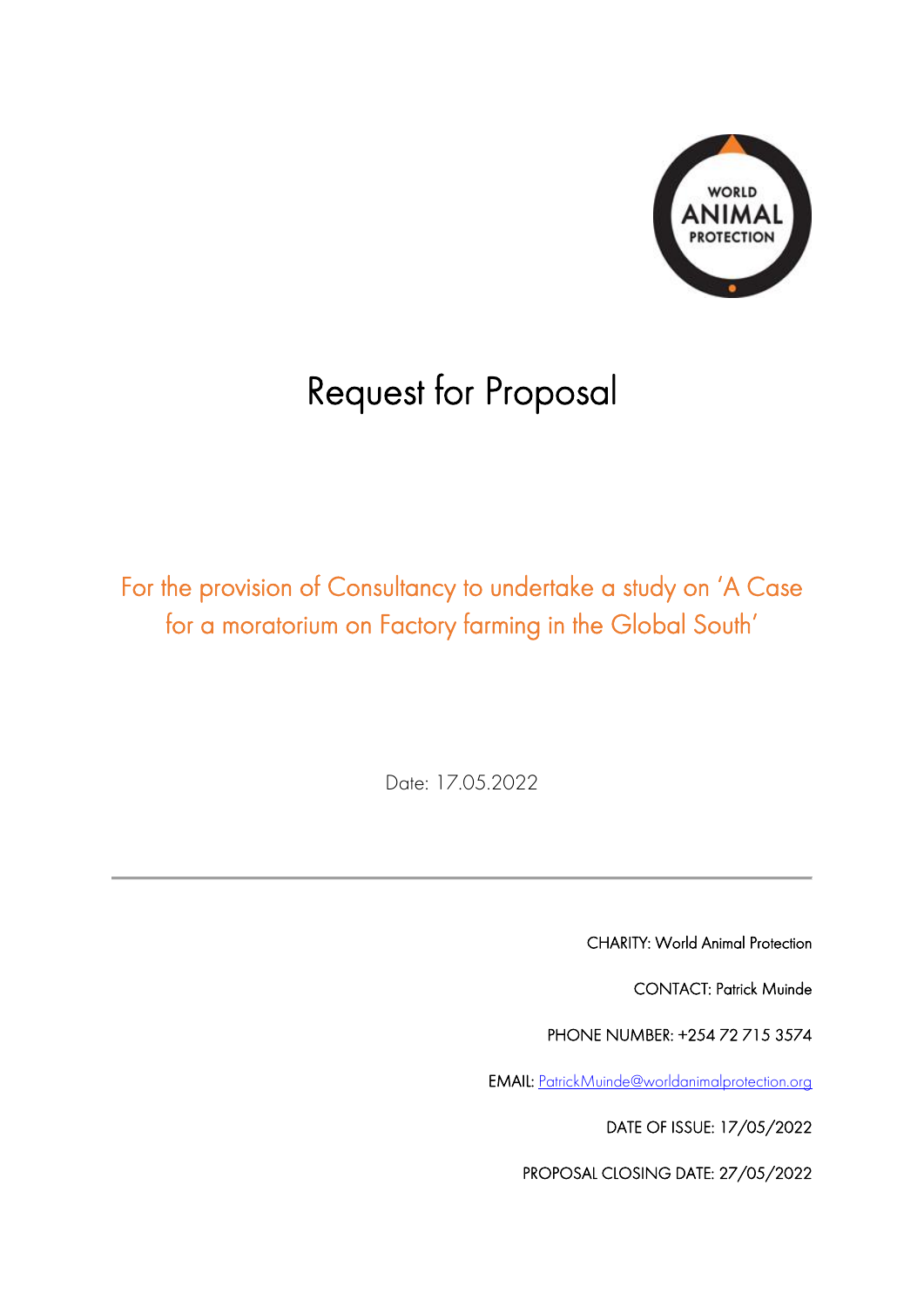# **CONTENTS**

|                | <b>INTRODUCTION</b>                               | 3                |
|----------------|---------------------------------------------------|------------------|
|                |                                                   |                  |
| 1.1            | <b>DEFINITIONS</b>                                | 3                |
| 1.2            | <b>BACKGROUND TO WORLD ANIMAL PROTECTION</b>      | 4                |
| 1.3            | <b>SCOPE OF REQUIREMENT</b>                       | $\boldsymbol{4}$ |
| $\overline{2}$ | <b>INSTRUCTIONS TO BIDDERS</b>                    | 6                |
| 2.1            | <b>RFP RESPONSE GUIDELINES</b>                    | 6                |
| 2.2            | <b>NOTICE TO SUPPLIERS</b>                        | 8                |
| 2.3            | <b>ESTIMATED TIMINGS FOR THE PROPOSAL PROCESS</b> | 8                |
| $\overline{3}$ | <b>PROPOSAL RESPONSE REQUIREMENTS</b>             | 10               |
| 3.1            | <b>DETAILS OF YOUR FIRM</b>                       | 10               |
| 3.2            | STAFFING & OTHER RESOURCES                        | 10               |
| 3.3            | <b>SERVICE REQUIREMENT APPROACH</b>               | $\overline{11}$  |
| 3.4            | PRICING                                           | 12               |
| 3.5            | <b>OTHER</b>                                      | 12               |
| 4              | <b>EVALUATION APPROACH AND CRITERIA</b>           | 13               |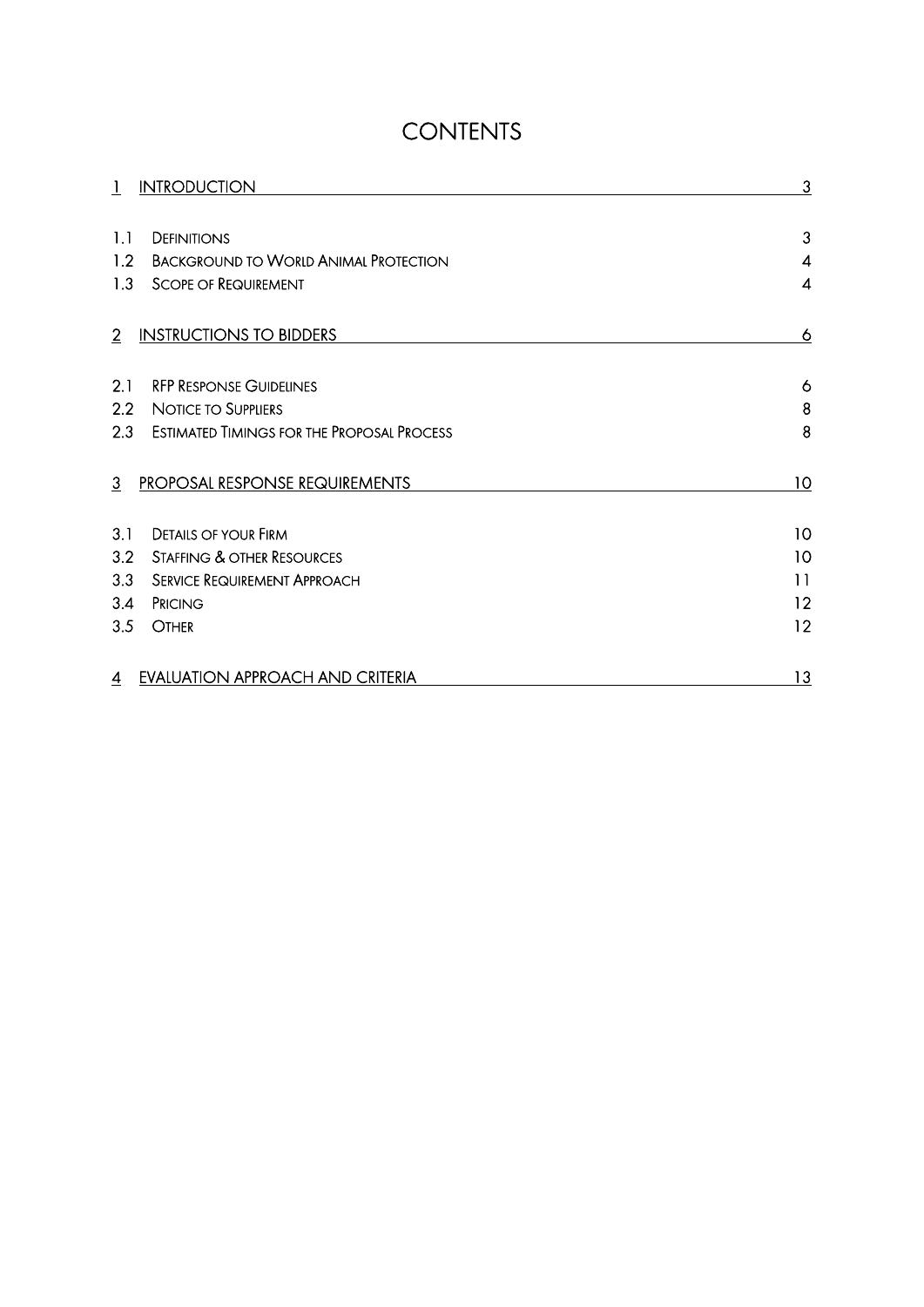# <span id="page-2-0"></span>**1** INTRODUCTION

World Animal Protection is seeking supplier (s) ("the Bidder" or "You") to put forward a Proposal for the provision of Consultancy Services to undertake a study on 'A case for a moratorium on factory farming in the Global South.'

The purpose of this Request for Proposal (RFP) is for World Animal Protection to identify and select the Proposal that satisfies the complete RFP requirement and offers the best Value for Money. Proposal responses should emphasise a solution that is characterised by flexibility, responsiveness, openness, collaboration and global reach.

Responses to this RFP will be evaluated as detailed within Section 4, "Evaluation Approach."

### <span id="page-2-1"></span>*1.1 Definitions*

"Agreement" means the eventual, contracted business arrangement between World Animal Protection and the Bidder and the constituent goods, services, products, terms, conditions, and costs of that relationship;

 "Value for Money" is the term used to assess the mix of quality, cost, resource use, fitness for purpose, timeliness and convenience to judge whether when taken together, they constitute good value to provide the maximum benefit to World Animal Protection;

"Must", "will", and "shall" indicate mandatory obligations that the Bidder must comply with;

"RFP" means all instructions, specifications and requirements stated in this document and its attachments, and any additional instructions subsequent to the distribution of this document;

"Services" means the services that are the subject of this RFP;

"Bidder" means the organisation submitting a formal response to this RFP;

"Supplier" means the successful respondent and its approved subcontractors;

"Proposal Response" means the documents comprising the Bidder's Proposal, including the complete product, service and price proposals submitted by the Bidder in response to this RFP.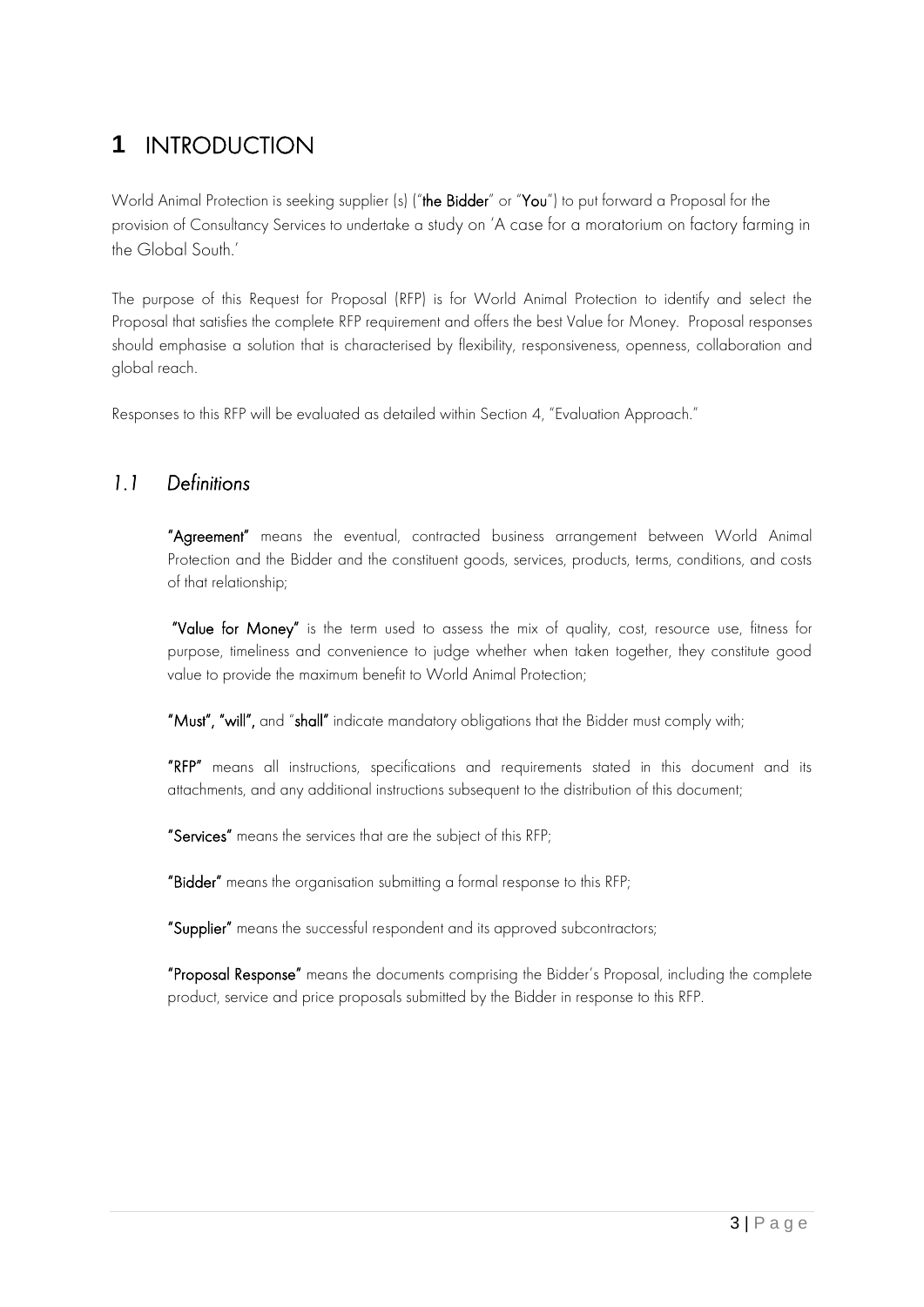# <span id="page-3-0"></span>*1.2 Background to World Animal Protection*

World Animal Protection, formerly World Society for the Protection of Animals (WSPA), is a global animal welfare organization with nearly fifty (50) years' experience in safeguarding the lives of animals around the world. Our vision is "A world where animals live free from suffering" and we work to end the suffering of animals around the world through strategic campaigning and by providing evidence-based lasting solutions.

Currently we are working to deliver on our new strategy, A NEW WORLD FOR ANIMALS (2021- 2030) that aims to 1) ensure farmed animals live good lives by transforming the global food systems and 2) stop wild animals from being cruelly exploited as commodities by changing the systems that allow this.

We aim at putting animal welfare on the global agenda and demonstrate that what is good for animals is good for the planet and people. In our first goal, we aim to end farm animal cruelty by transforming the global food system. We will move the world to embrace humane and sustainable approaches to farming, financing, and consumption of high welfare animal products. This will not only improve the lives of millions of farmed animals but also will improve the health and wellbeing of all living things.

World Animal Protection is a registered charity, and our offices are located at Westside Towers, 9 $^{\rm th}$ Floor, Room 901| Lower Kabete Road, Off Brookside Roundabout |P.O Box 66580 -00800, Nairobi, Kenya, registered company number: CF/2012/78166

Further information about World Animal Protection can be found on our website: https://www.worldanimalprotection.or.ke/

# <span id="page-3-1"></span>*1.3 Scope of Requirement*

World Animal Protection is seeking to recruit a qualified Consultant (s)/company, with the right expertise and experience, to conduct a study on 'A case for a moratorium on factory farming in the Global South'. The successful consultant/company will work closely with World Animal Protection Staff and all other governmental and non-governmental entities that will be involved.

Background information: Factory farming, which is also referred to as 'industrial' or "intensive" farm animal production, entail practices that do not acknowledge the sentience and welfare of animals. In such production systems, negative animal welfare and environmental impacts are found to be significant yet are not factored into the costs of production.

The classical business model of a factory farm is characterized by high production efficiency and high production volumes with a strong focus on minimizing the cost of production; and animals bearing the greatest burden. Animals are forced, by billions, to live in cramped, sunless environments that prohibit natural behaviors and cause illness, injury, and distress. In essence, animals are viewed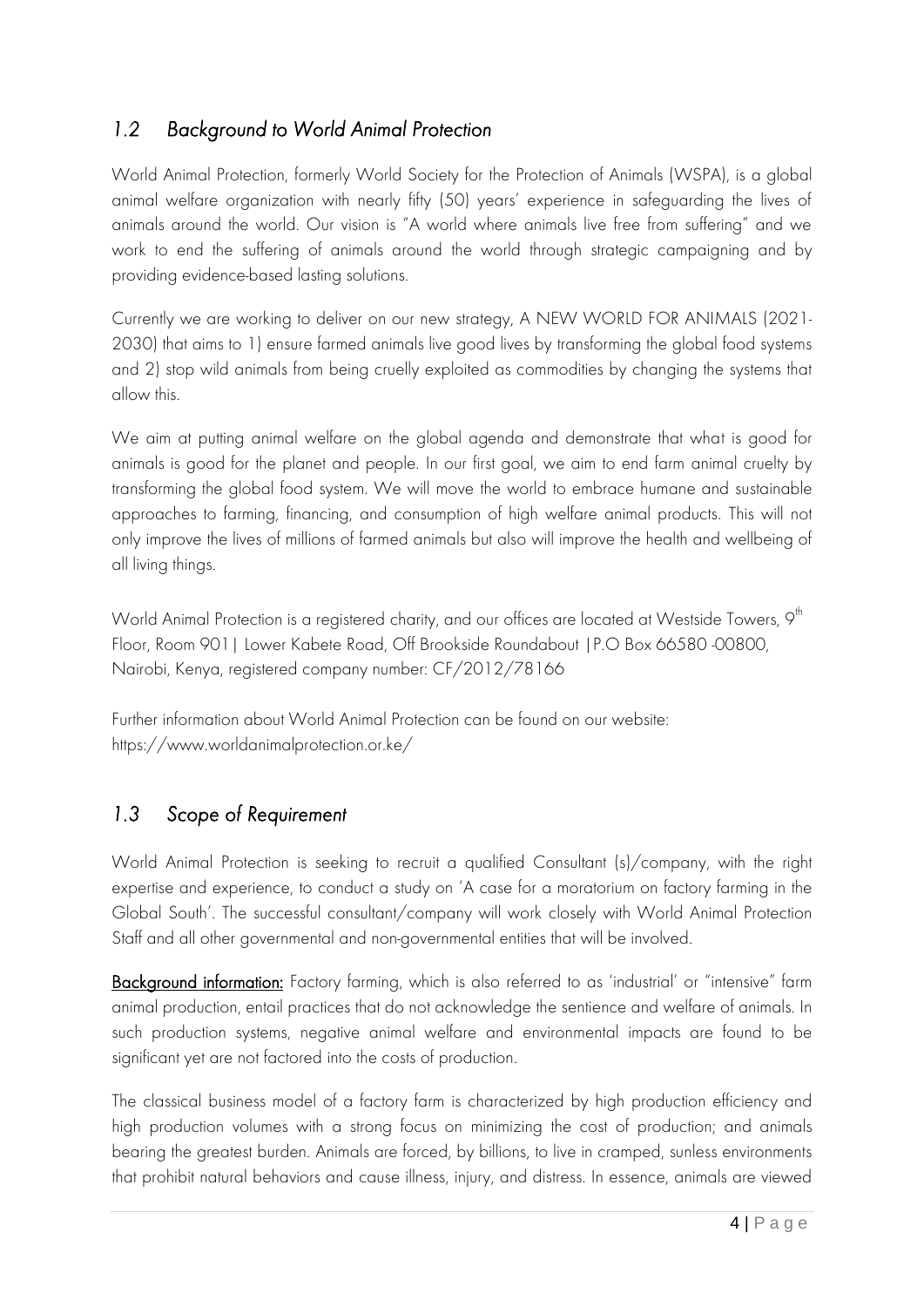as mere products, and not sentient, living creatures that experience joy, pain and anguish. Because of such conditions, antibiotics and other antimicrobials are administered to groups of animals to prevent them from getting sick in overcrowded and unhealthy conditions or to speed their growth for profit. This highlights the cruelty in factory farming.

Though science has shown factory farms to be a source of life-threatening diseases and causing a global threat to the environment and biodiversity, they remain a flourishing multi-billion industry that is to some extent propped up by governments.

Purpose of the consultancy: Through this consultancy, we aim to generate credible evidence that will convince civil society organizations, the public and governments to rally behind a call for a moratorium on factory farming, as a key progress point towards a future of global food systems without factory farming.

The global growth of factory farming, and particularly projections of the fastest growth in the Global South rest upon a widespread belief that industrial livestock systems will deliver on food security and nutrition, and economic development. Additionally, and to some degree, the growth is also attributed to the growing opposition to factory farming in Global North which pushes such businesses to relocate their operations to the Global South.

This consultancy will need to demonstrate that the above belief is misguided, and that the growth of factory farming is counter-productive in the quest of food security and nutrition, social inclusion, and economic development, whilst delivering multiple and additional negative impacts. The successful consultant will use the available evidence to showcase the counterproductive nature of intensification due to lack of resilience of factory farming to climate related disasters and external shocks.

#### The proposed outline/structure of the document:

- i. *Factory farming and the Global South* A global snapshot and growth projections in emerging economies. Role of multinational corporations and integration of smallholder operations. Global dynamic of multi-nationals shifting business focus from Global North to Global South due to tighter local environment/welfare restrictions and in pursuit of profit in Global South where market demand is growing, and regulations are more relaxed. Implications of driving intensification including use of cage/crate equipment that is now redundant in Global North.
- ii. *Factory Farming and climate change* emissions, mitigation, adaptation capabilities and weaknesses in the face of shocks as outlined in the literature, and experienced around the world, particular risks or impacts experienced in the Global South. Climate change as a multiplier of social inequalities and public health risks including zoonoses.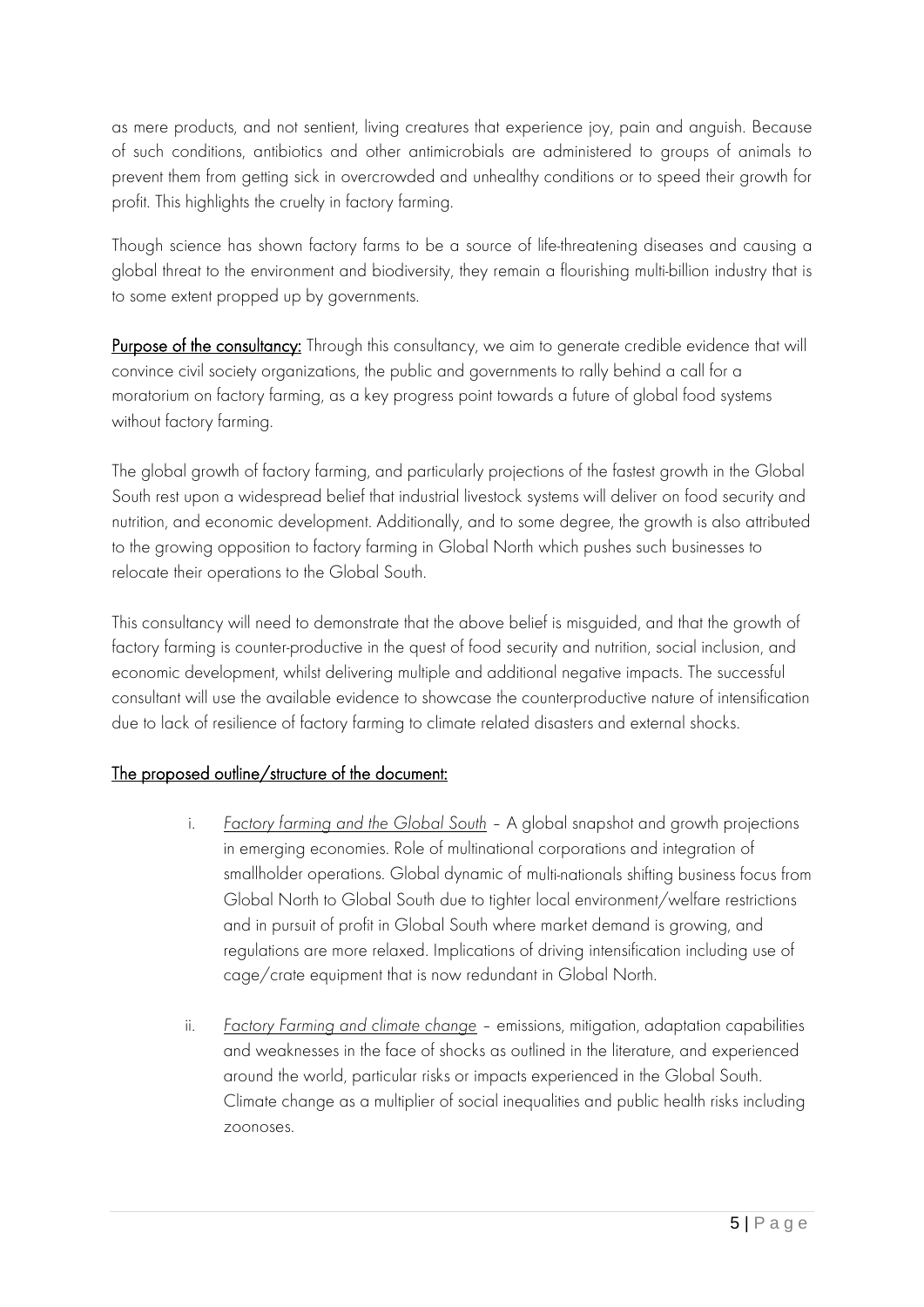- iii. *Factory farming perceived benefits and negative harms* weighing up arguments around food security and sovereignty, economic development/integration, public health and nutrition, environment, economic inclusion/squeezing out of small-scale farming, nutrition, with a focus on the experience in the Global South within the context of a global food system dominated by multinational corporations.
- iv. *Opinions: the case for a moratorium on factory farming* voices from the ground/grass roots in the Global South.

#### Period: May 2022 to July 2022

#### Academic Qualifications of the Consultant:

The Consultant (s) being sought to undertake the research must have an advanced degree qualification in environmental sciences, climate change, sustainable development, or any other relevant field. A relevant work experience in climate change, climate adaptation and mitigation strategies, sustainable development fields, together with knowledge of climate change, public health and environmental issues in Africa and how that connects to industrial farming is desirable.

# <span id="page-5-0"></span>**2** INSTRUCTIONS TO BIDDERS

# <span id="page-5-1"></span>*2.1 RFP Response Guidelines*

In a covering letter to your Proposal Response, please confirm the following:

- 1. Full compliance with the Proposal Response Requirements as detailed in Section 3. Details of any area of non-compliance must be provided.
- 2. Completion of clear pricing details in accordance with the Pricing Instructions in Section 3.4.
- 3. Completion of the separate Due Diligence Questionnaire if required (Appendix A).
- 4. Ability to attend a supplier interview on should this be required, to include the Partner or Director responsible, and the assigned Account Manager. Other staff are welcome to attend but no more than four people should attend the interview.
- 5. Compliance with the clauses contained in Section 2.2.

Your response to this RFP must be submitted in accordance with the following:

- The Proposal Closing Date on 27.05.2022
- In Kenya Shilling or USD for work completed in Kenya or in other countries.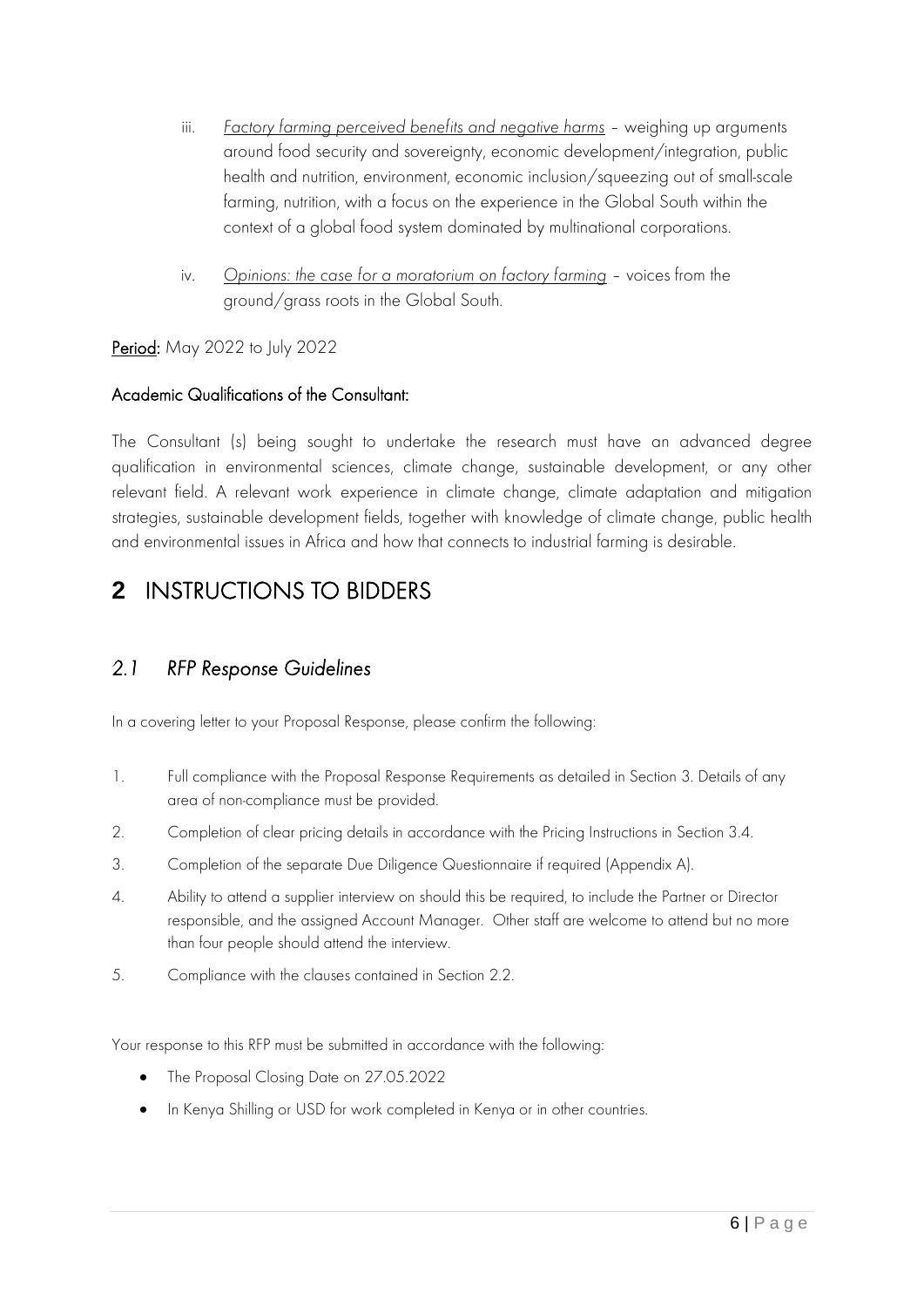- The Proposal Response must address all aspects of the requirement (Section 3). Failure to provide a satisfactory response or no response at all to any of the questions may result in the Bidder being excluded from further consideration.
- World Animal Protection will not evaluate questions that refer to information to be taken from a website, or any other type of media. The information must be included in the Proposal Response.
- The Proposal Response should be submitted by e-mail prior by the Proposal Closing Date and in accordance with the Schedule in Section 2.3 to the [PatrickMuinde@worldanimalprotection.org](mailto:PatrickMuinde@worldanimalprotection.org) email address.
- Supporting documents submitted via e-mail with the Proposal Response should be in either PDF format or otherwise in a read-only Microsoft Office format. These attachments must be referenced in the same way as the RFP. Hard copies of the Proposal Response may be requested following the electronic submission for ease of use by the interview panel.
- The completed Proposal Response must be saved with the World Animal Protection Reference, your name and the name of the document.
- The Bidder may email any relevant non-commercial information directly to the World Animal Protection Contact at the address stated on the front page of this RFP. You are reminded that the pricing information must only be submitted via [PatrickMunide@worldanimalprotection.org](mailto:PatrickMunide@worldanimalprotection.org) Failure to comply may mean that your submission will be disregarded. All postal information (and any memory sticks etc, where applicable) should be clearly marked with the Proposal Reference: Ref: 2022/Farming/Climate change/Consultancy- A case for a moratorium on Factory farming in Africa
- The Bidder is responsible for obtaining all information necessary for the preparation and submittal of their response to this RFP. World Animal Protection will not reimburse any expense incurred by the Bidder in the RFP process.
- All Bidders will have the opportunity to meet with World Animal Protection representatives. All other enquiries and questions regarding this RFP must be made in writing via e-mail World Animal Protection [PatrickMuinde@worldanimalprotection.org](mailto:PatrickMuinde@worldanimalprotection.org) clearly stating the Reference Ref: 2022/Farming/Climate change/Consultancy- A case for a moratorium on Factory farming in Africa in the subject line.
- Please note that any clarification given will be in writing. Where appropriate, clarification questions and responses will be shared with other Bidders.
- The information supplied in response to this RFP will be checked for completeness and compliance prior to the commencement of the formal evaluation procedure.
- World Animal Protection may not consider a Proposal Response which is submitted late, partially completed, wrongly labelled, or provides false, ambiguous or misrepresenting information, for evaluation.

World Animal Protection reserves the right to:

- Request additional relevant information from the Bidder in support of responses to this RFP after the final submission date.
- Revisit and re-evaluate all responses to this RFP at any stage.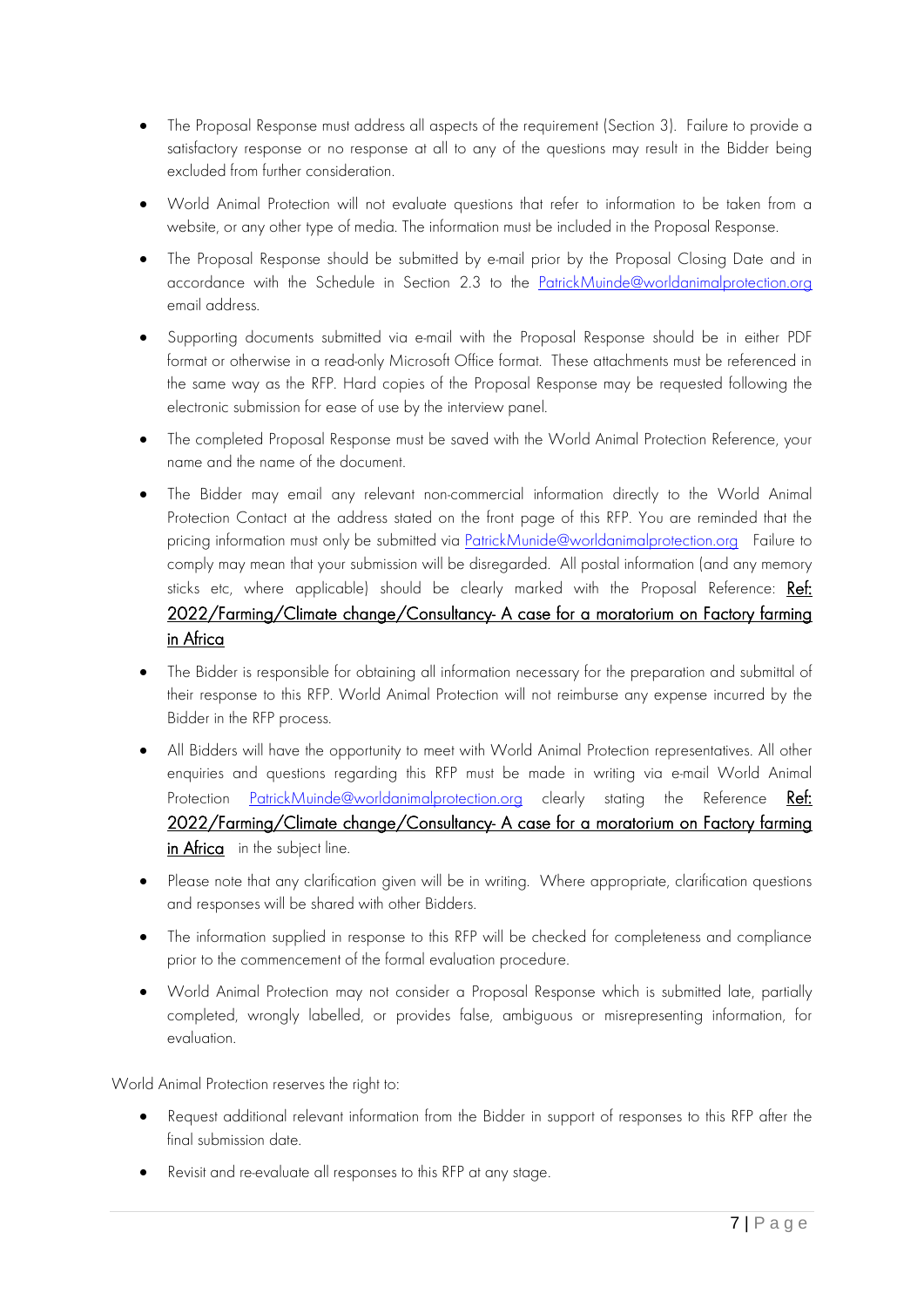- Reject any Proposal Responses and to seek additional Bidders.
- Enter into negotiations with and subsequently contract with more than one Supplier.
- To cancel or withdraw this RFP with or without substitution, to alter the terms or conditions of this RFP, and/or to alter within reason the proposed implementation schedule.

### <span id="page-7-0"></span>*2.2 Notice to Suppliers*

#### 2.2.1 Confidentiality

You agree to keep confidential all information, whether written or oral, concerning the business and affairs of World Animal Protection and/or its associated companies (defined as any entity controlling, controlled by or under common control with World Animal Protection), which you have received or obtained as a result of the information supplied in this RFP, or in discussion relating to it, except any such information which is in the public domain. This condition shall apply equally to any sub-contractor consulted by you and it shall be your responsibility to ensure that any sub-contractor abides by the terms of this RFP. If your Proposal is unsuccessful, or you choose not to quote for this requirement, you may be asked to return all relevant documents.

#### 2.2.2 Proprietary Information

World Animal Protection consider all Proposals submitted by the Bidder in response to this RFP as the proprietary material of World Animal Protection. No Proposal Responses or associated documentation will be returned. It is your responsibility to identify any information contained in your Proposal that is confidential.

#### 2.2.3 Compliance with Laws

By virtue of submitting a Proposal Response, you acknowledge that the products, materials and services you propose to supply conform to and comply with all applicable regulations, laws and codes. You shall indemnify World Animal Protection and its affiliates for any breach or alleged breach of such representations or warranties or as defined.

#### 2.2.4 RFP Process Information

This RFP represents a definition of specific requirements. It is not an offer to contract. Only the execution of a written contract will obligate World Animal Protection in accordance with the terms and conditions of the Agreement, which must be executed prior to the provision of any services.

# <span id="page-7-1"></span>*2.3 Estimated Timings for the Proposal Process*

| <b>ACTION</b>                                        | DATE                    |
|------------------------------------------------------|-------------------------|
| RFP issued to Bidders                                | 17.05.2022              |
| Bidders to submit written response to RFP (by email) | 27.05.2022              |
| World Animal Protection Review Proposal Responses    | 30.05.2022 - 01.06.2022 |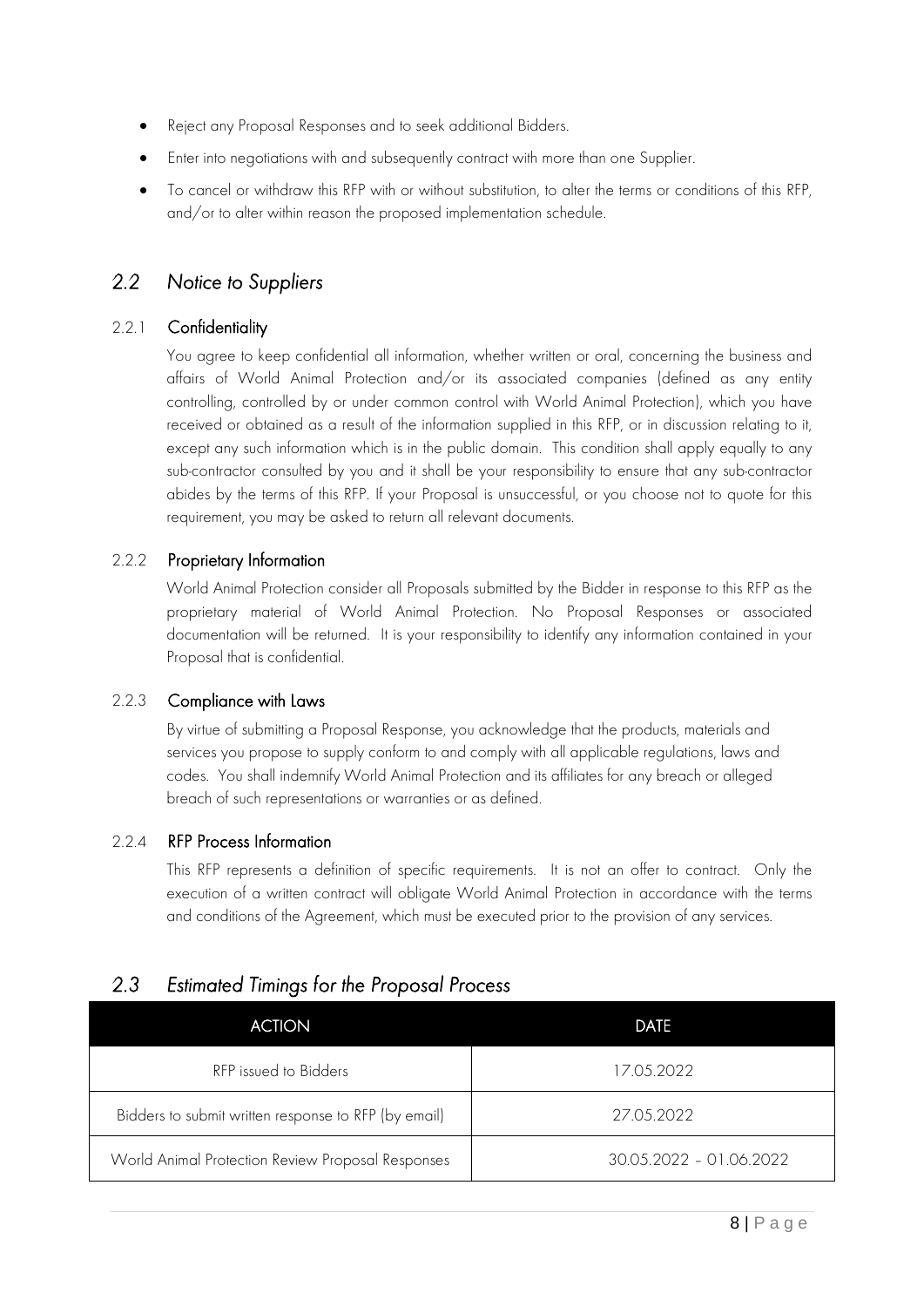| World Animal Protection - Award decision made,<br>contract finalized and signed-off | 03.06.2022 |
|-------------------------------------------------------------------------------------|------------|
| Successful Supplier(s) commence                                                     | 03.06.2022 |
| Submission of the 1 <sup>st</sup> draft of the report                               | 07.07.2022 |
| Submission of the $2^{nd}$ draft report                                             | 14.07.2022 |
| Submission of the final report                                                      | 27.07.2022 |

Suppliers will be notified of any changes as they take place.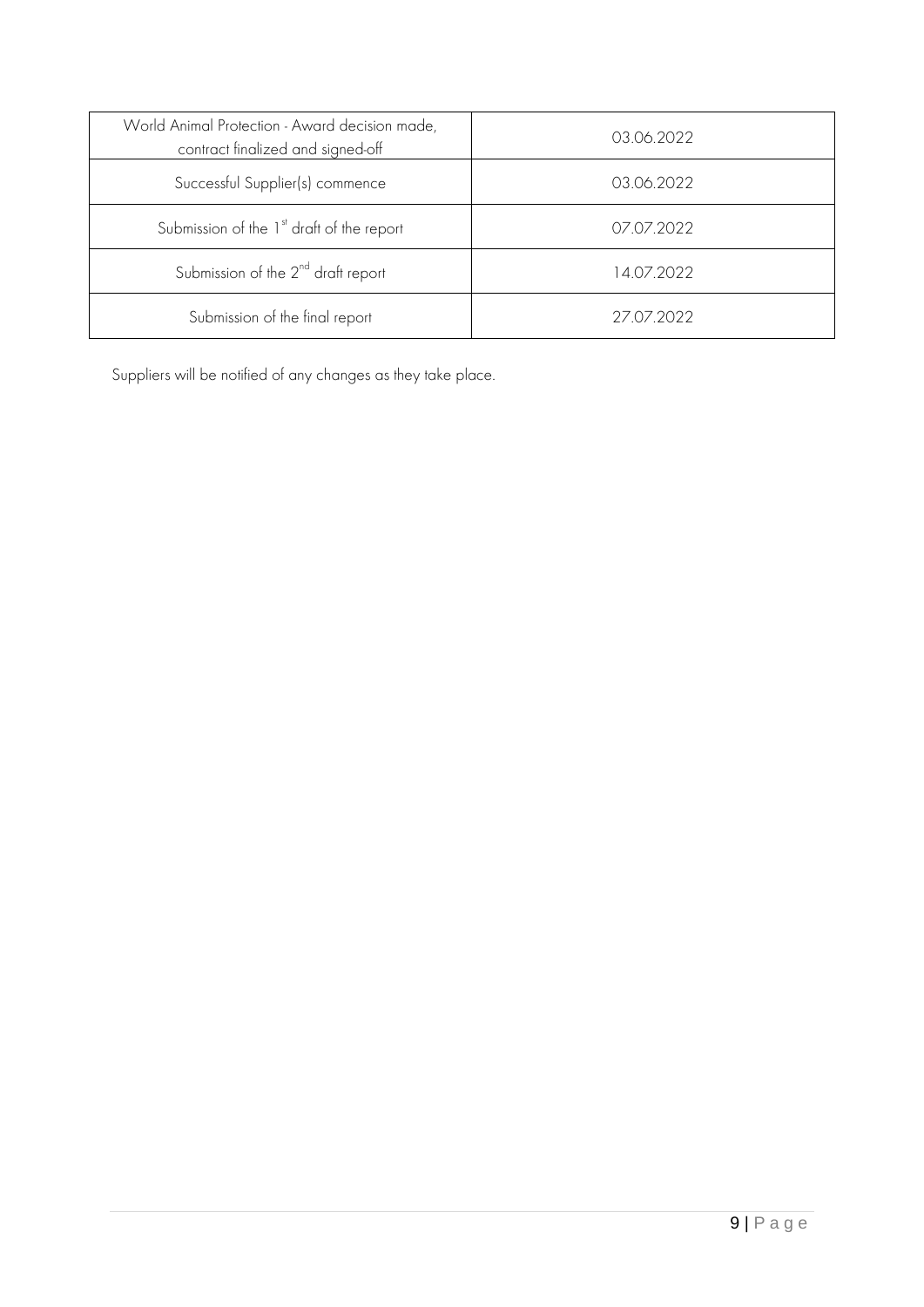# <span id="page-9-0"></span>**3** PROPOSAL RESPONSE REQUIREMENTS

Responses to the RFP must provide information in the following format when answering the questions below. Please provide electronic copies of your main Proposal Response documents to [PatrickMuinde@worldanimalprotection.org](mailto:PatrickMuinde@worldanimalprotection.org)

Additionally, to your response below, you are required to complete the Due Diligence Questionnaire (Appendix A).

### <span id="page-9-1"></span>*3.1 Details of your Firm (where necessary)*

- 3.1.1 Outline your structure, size and capabilities as relevant to World Animal Protection:
	- What is your international structure, and are you able to match the locations of our relevant offices where local work is required? Do you have partnerships or affiliates in the countries within the scope of this RFP where you do not have an office presence? How is work undertaken across the partnership globally coordinated?
- 3.1.2 Identify your firm's major international charity clients (from these we will select two to act as referees and will contact you for details).
- 3.1.3 Provide information about your wider experience and involvement with the charity sector.
- 3.1.4 Confirm that this bid will not result in any potential conflict of interest between your organisation and World Animal Protection or any officer of World Animal Protection.
- 3.1.5 Explain why you think you are best suited to provide these services to World Animal Protection.

# <span id="page-9-2"></span>*3.2 Staffing & other Resources*

Your Proposal Response should identify:

- 3.2.1 The account manager and other relevant staff who will be assigned to the service World Animal Protection's requirements, including details of their relevant experience and qualifications (please also specify which clients they have worked with and are currently working with).
- 3.2.2 The time which the account manager and other relevant staff will devote to World Animal Protection's requirement.
- 3.2.3 How you manage succession planning and staff continuity.
- 3.2.4 How you will use technology to deliver your service.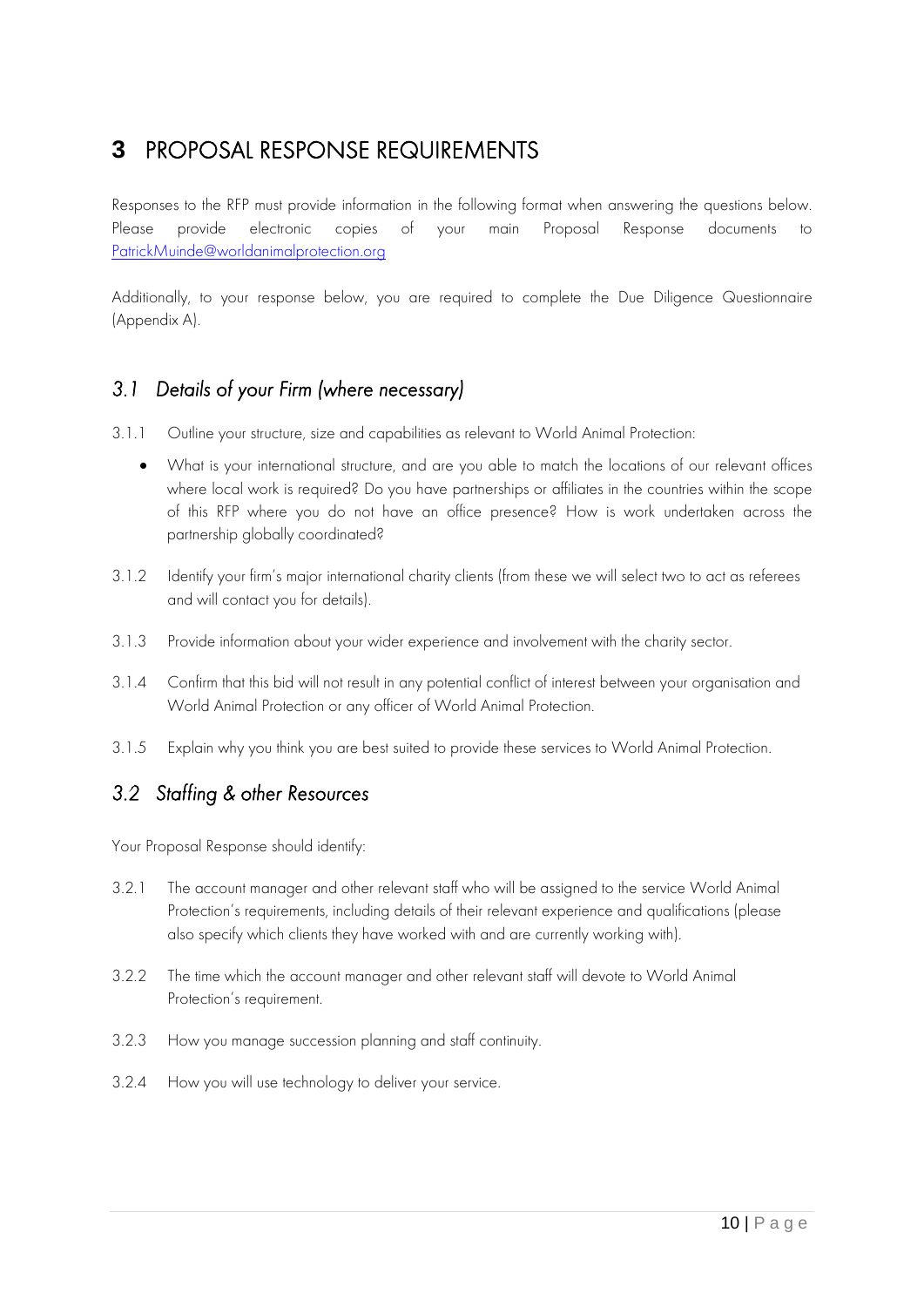### <span id="page-10-0"></span>*3.3 Service Requirement Approach*

Your Proposal Response should identify how you:

- 3.3.1 Determine how your company's proposal will best suit and fulfil World Animal Protection's requirements.
- 3.3.2 Address matters for each of World Animal Protection's requirements.
- 3.3.3 Identify and respond to critical service issues.
- 3.3.4 Will work with World Animal Protection stakeholders and, where relevant, other companies/agencies to deliver and/or complement World Animal Protection's requirement.
- 3.3.5 Would work with World Animal Protection staff to ensure that the service requirements are well planned, with sufficient notification of service requirements to prevent both last-minute peaks in work and slippage to the requirement.
- 3.3.6 Control and co-ordinate World Animal Protection's requirement including indicative timings.
- 3.3.7 Describe your firm's approach to resolving project issues.
- 3.3.8 Ensure appropriate responsibility for decisions on the requirement.
- 3.3.9 Conduct the reporting arrangements.
- 3.3.10 Manage transition of the requirement and the handover from the existing supplier.
- 3.3.11 Describe internal processes used for quality assurance.
- 3.3.12 Describe your firm's approach to resolving accounting and financial reporting issues.
- 3.3.13 Provide your understanding of our key risks and identify any areas of concern for World Animal Protection.
- 3.3.14 We are keen to constantly improve the speed and efficiency of this World Animal Protection requirement so would be interested in any ideas you have for improving its efficiency as much as possible and note how this would positively impact World Animal Protection.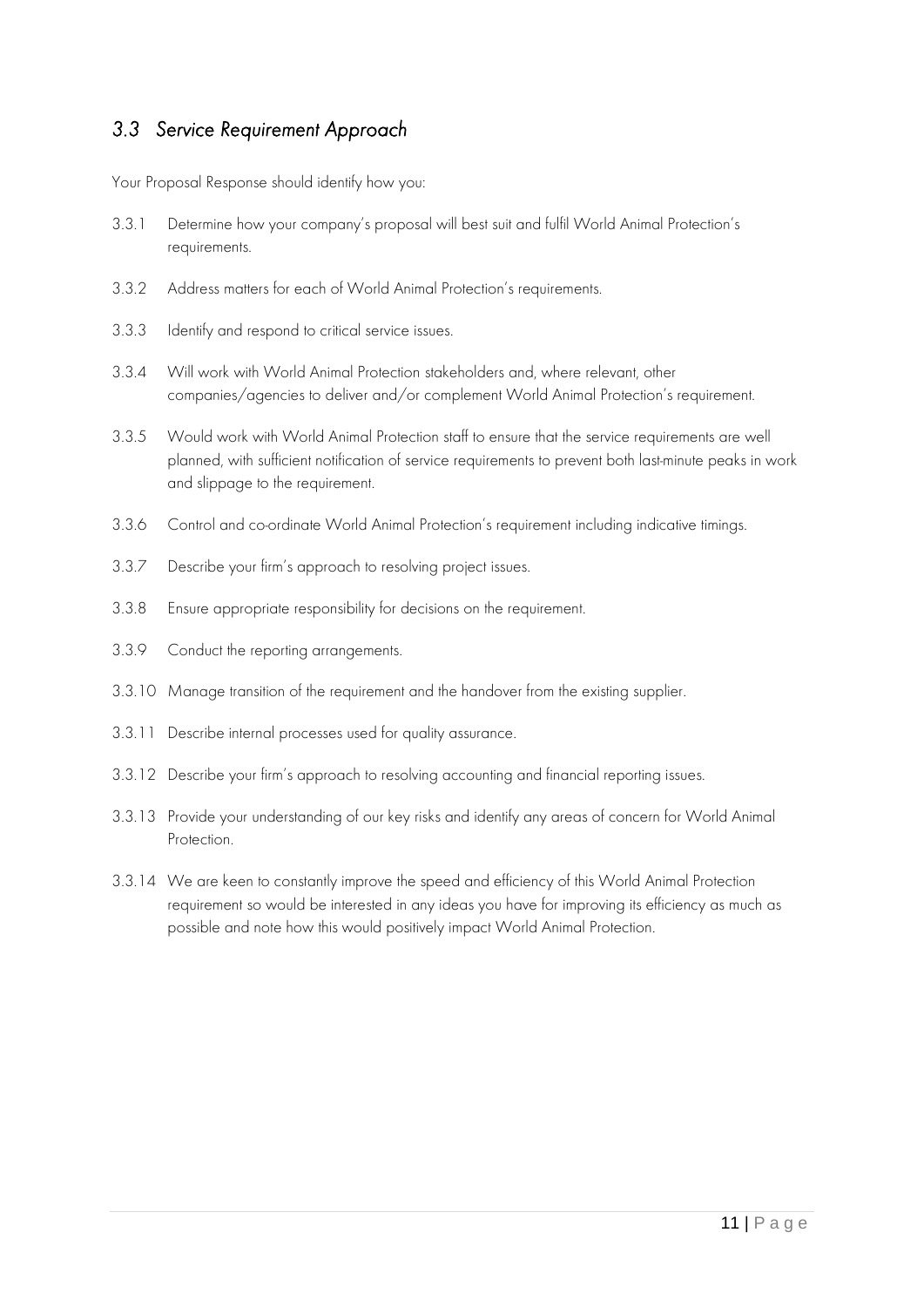# <span id="page-11-0"></span>*3.4 Pricing*

Pricing provided within the RFP response should be submitted in accordance with the following:

- 3.4.1 Pricing in USD or Kenya Shillings.
- 3.4.2 Please provide daily rates for each grade of staff in all relevant locations. Rates should be fixed for a minimum period of 3 year
- 3.4.3 Please provide an analysis of hours by grade of staff that will be involved in the service requirement.
- 3.4.4 Outline your proposals for setting and agreeing fees in future years.
- 3.4.5 Explain how you manage any issues that might lead to extra fees being charged.
- 3.4.6 Pricing should be inclusive of all taxes
- 3.4.7 Pricing should include all costs involved in the fulfilment of the requirements as specified in this document. No additional costs may be added once pricing has been submitted.
- 3.4.8 Where travel is required, the expenses claimed by Suppliers must adhere to World Animal Protection's Travel and Expenses policy.
- 3.4.9 Exclusions must be clear.
- 3.4.10 An overall estimate of the price for each aspect of the service requirement should be provided.
- 3.4.11 Provide your proposed billing schedule.
- 3.4.12 Pricing must be valid for a period of ninety 3 months from the date of submission.

In addition, your written response the Proposal should:

3.4.13 Contain details of other resources you would/ could make available to World Animal Protection included within your proposed fee or at an additional fee.

# <span id="page-11-1"></span>*3.5 Other*

- 3.5.1 Added value is an additional form of benefit from suppliers to World Animal Protection with the intention of providing support over and above the direct requirements stated in the Proposal document. Please set out what you can offer in addition to answering World Animal Protection's requirements above which will add value to your offering with on-going benefits to World Animal Protection. Some examples and ideas of added value support are listed below for your reference.
	- Pro Bono goods and/or services